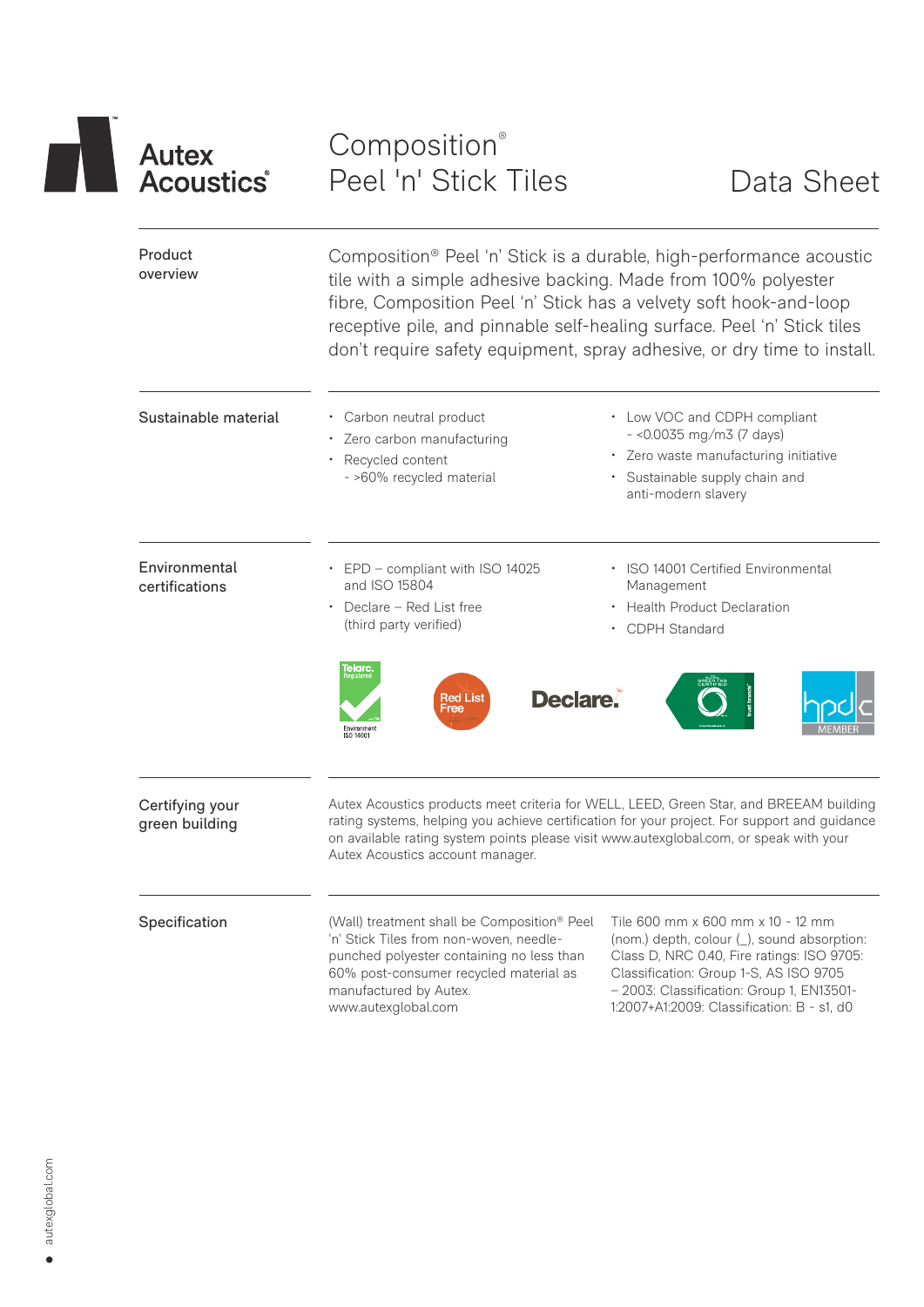

# Product Specifications

Thickness tolerance Weight 1680 GSM Tiles per pack 6

Product name Composition® Peel 'n' Stick Tiles Composition 100% polyester fibre (PET) Size options 600 mm x 600 mm Size tolerance  $(+/- 5 \text{ mm}) (+/- 5 \text{ mm})$ <br>Thickness tolerance  $10 - 12 \text{ mm}$ 

#### Installation

Install as per Autex Acoustics recommendations. Install instructions are included in each pack or available on the website. If Composition Peel 'n' Stick Tiles are to be specified for use other than as a wallcovering, please seek guidance from your specification manager or call 1800 678 160.

## Thermal performance

10 - 12 mm R0.22(@15°C)

# Product specifications

# Fire ratings<br>Composition Peel

,<br>el 'n' Stick Tiles are made from Composition as the base material. Composition has been evaluated using the following test methods:

## ISO 9705: 1993

Classification: Group 1-S Smoke production rate: <5.0m2/s As required by NZBC C/VM2

# AS ISO 9705 - 2003

Classification: Group 1 (SMOGRArc): <100m2/s2 Assessed using methodology AS ISO 9705:2003 in accordance with AS 5637.1:2015, as required by BCA Specification C1.10-4 FI 4894 FAR 4055

#### EN13501-1:2007

B - s1, d0 Report 189053

## ASTM E84 - 14

Class A, FS:5 - SD:25 RJ3297

## Impact resistance ISO 7892:1988

#### Hard body impact

There is no surface damage or penetration to Composition Peel 'n' Stick Tiles when subjected to hard body impacts. A small indentation might be observed when subjected to an impact equivalent to the impact of a 0.5 kg object dropped from a 0.5 m height. When adhered to 10 mm plasterboard, the system can resist a 9 joule impact, and no further indentations are observed. This is equivalent to the impact of a 0.5 kg object dropped from a 2 m height.

#### Soft Body Impact

There is no surface damage or penetration to Composition Peel 'n' Stick Tiles when subjected to soft body impacts. When adhered to 10 mm plasterboard, the system can resist a 70 joule impact. This is equivalent to the impact of a 50 kg object dropped from a 150 mm height.

## Water vapour sorption ASTM C1104 / C1104M-13a

Test conditions: 49°C, 95%RH Water vapour absorbed and adsorped after 4 days: 0.4% by weight

## Colour fastness to light

Composition Peel 'n' Stick Tiles are suitable for indoor use only. Light fastness is dependent on use and exposure. Composition Peel 'n' Stick Tiles have been evaluated to the following standard:

ISO 105-B02:2014 Rating: 6 (Highest = 7)

#### Colour fastness to rubbing

ISO 105-X12:2016 Dry rating: 4-5 (Highest = 5) Wet rating: 4-5 (Highest = 5)

### Pattern repeat

Non-woven. No pattern repeat, but product has directional grain. Product may vary from samples and batch to batch due to fibre blending and layup, which is an inherent feature of this product.

#### Fabric care

Blot spills from fabric quickly. Wipe with a damp cloth. Avoid rubbing and excessive amounts of water as this will affect the finish. Use carpet or upholstery shampoo as directed. Blot with a clean dry cloth after each application of solution.

Custom printed Composition requires the services of a specialist cleaning company. Refer to the Composition Care and Maintenance Guide for more information.

#### Microbial resistance

ASTM G21-15 Growth rating: 0 (No growth) Composition Peel 'n' Stick Tiles do not promote the growth of moulds and mildew.

### Use of hook fasteners

Although the product surface is receptive to hook fasteners, repeated fastening and unfastening may result in wear on the product surface finish.

This is not a product fault, but an inherent nature of non-woven textiles. We recommend low-profile, micro, or thin hook fasteners (max. 0.5 mm) as these are found to provide minimal wear on the product surface.

Do not use high-profile or heavy-duty hook fasteners as they may result in visible wear in the product surface finish after repeated attachments.

For further information and recommendations on suitable hook fasteners, please contact your specification manager.

#### **Service**

For further information about Composition Peel 'n' Stick Tiles or any other Autex Acoustics product, please contact your specification manager or visit our website.